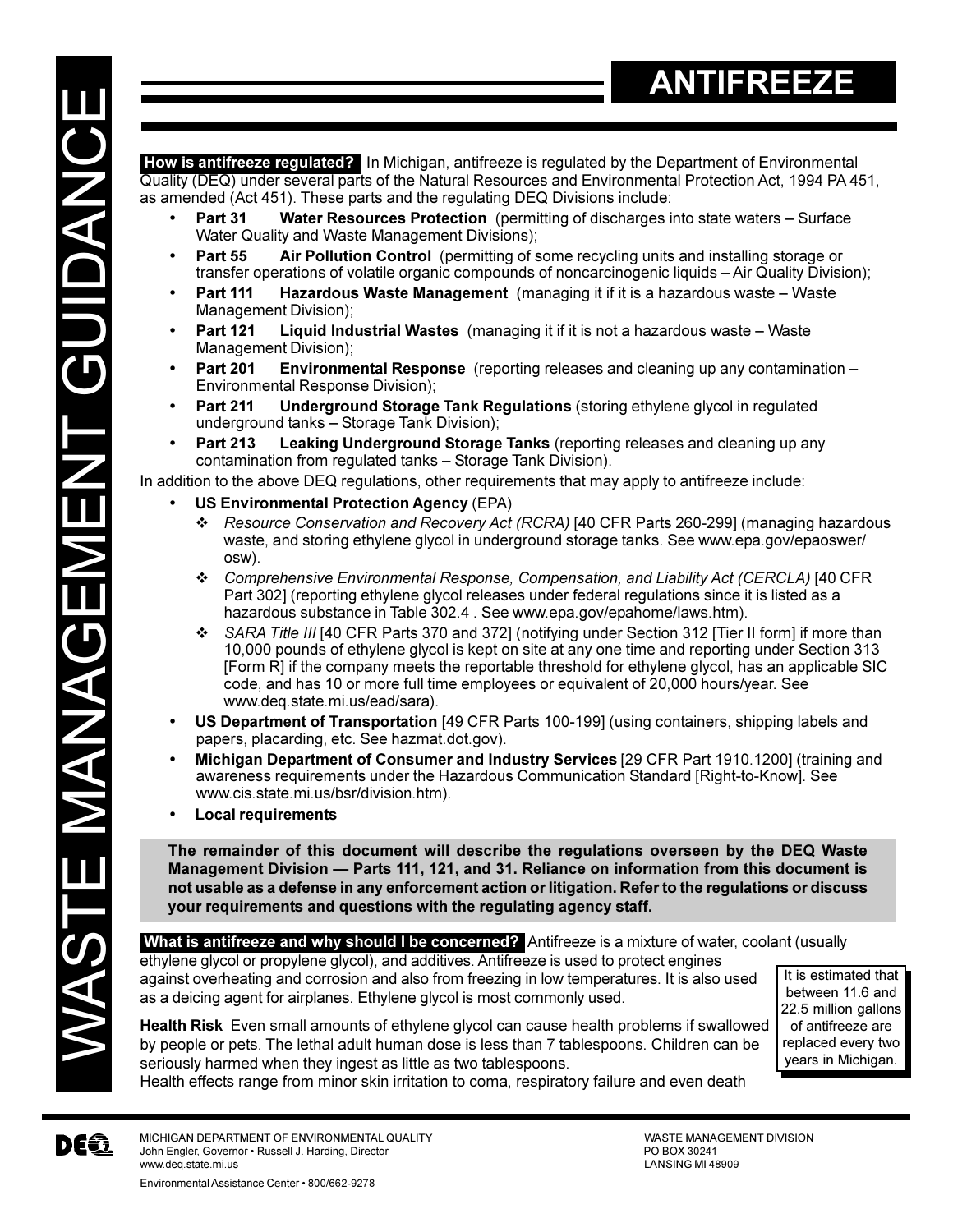without treatment. Propylene glycol has a lower toxicity rating than ethylene glycol and is considered to be a safer alternative. Reported health effects usually involve children who have ingested large amounts.

**Environmental Risk** Environmental contamination can occur when antifreeze is improperly disposed of or handled. Although microorganisms in the environment will eventually break down virgin antifreeze, many of the contaminants found in used antifreeze do not break down. Contaminants include copper, lead, zinc, and 1-4 dioxane. Heavy metals, such as copper and lead, may cause problems at wastewater treatment plants. These metals might keep a plant from meeting its permit discharge requirements. In addition, the sludge created at the treatment plant might exceed maximum heavy metal content requirements and would require the sludge to be handled as a hazardous waste. Spent antifreeze poured onto the ground or into septic systems may eventually contaminate the groundwater. Spent antifreeze poured into storm drains, ditches, streams, lakes, etc., will contaminate surface water. When large quantities of ethylene glycol biodegrade, they may deplete the levels of dissolved oxygen in the water, killing aquatic organisms. Improper disposal may also result in drinking water supplies becoming contaminated.

 **How is antifreeze managed?** Businesses are responsible for its proper management including disposal. Train employees about safe handling practices and spill and emergency response. Direct any questions about spill reporting and response requirements to the DEQ Environmental Response Division District Office staff. If you have a regulated underground storage tank, direct those questions to the DEQ Storage Tank Division District Office.

Determine if antifreeze removed from radiators or hoses is reusable or a waste.

- If it is a usable product, keep it in a closed, labeled container and reuse it.
- If it is a waste, then recycle or properly dispose of the used antifreeze.

 **Is testing of waste antifreeze required?** A business is required to determine if its spent antifreeze, even the kind labeled "environmentally friendly," is a hazardous waste. A generator can determine this by either testing it [using the Toxicity Characteristic Leaching Procedure (TCLP) or using a total metals analysis as a screening test] or by knowledge of the waste [using material safety data sheets or other documentation]. Depending on your company's situation, your waste hauler or recycler may have information available about your antifreeze characteristics. You must keep the test results or other documentation indicating its characteristics at least 3 years after they

were last generated. If it is a hazardous waste, then the specific management requirements will depend on your generator status - large quantity generator (LQG), small quantity generator (SQG), or conditionally exempt small quantity generator (CESQG).

**Hazardous Waste Generator Status Categories** In ONE month, the total amount of ALL nonacute hazardous waste is generated at the following volumes:

**LQG:** more than 1,000 kg (2,200 pounds) [and/or 1 kg (2.2 pounds) or more of acutely and severely toxic hazardous waste is generated.]

**SQG:** 100 kg (220 pounds) to less than 1,000 kg (2,200 pounds). Accumulation never exceeds 6,000 kg (13,200 pounds).

**CESQG:** less than 100 kg (220 pounds). Accumulation never exceeds 1,000 kg (2,200 pounds).

There are also storage time limits.

Waste antifreeze is not a listed waste, but it may exhibit hazardous characteristics due to having:

- Accumulated heavy metals [e.g., lead levels may reach a TCLP concentration of 5.0 mg/L or greater (D008 waste). Spent antifreeze is likely to be hazardous waste if it was from an older vehicle that has been sitting for years and has picked up enough metals.]
- § Traces of fuel [e.g., may make it flammable (D001 waste). Spent antifreeze may be hazardous waste if it has been mixed with gasoline and it has a flashpoint less than 140°F or it contains benzene TCLP concentrations of 0.5 mg/L or greater that would make it have a toxicity hazardous waste characteristic (D018).]
- Other contaminants from engine parts at regulated toxicity levels.
- Broken down over time and had acids form [e.g., may make it a corrosive hazardous waste (D002) if the pH is less than or equal to 2.0.]

 **How is waste antifreeze stored?** The specific accumulation requirements that generators must meet depend on if the spent antifreeze is a hazardous or liquid industrial waste. The specific hazardous waste requirements depend on the generator's status.

 $\checkmark$  Store the different spent antifreeze chemicals separately to aid in recycling. Some recycling companies allow spent ethylene glycol and propylene glycol to be mixed together – check with your recycler. Do NOT mix spent antifreeze with used oil or any other waste.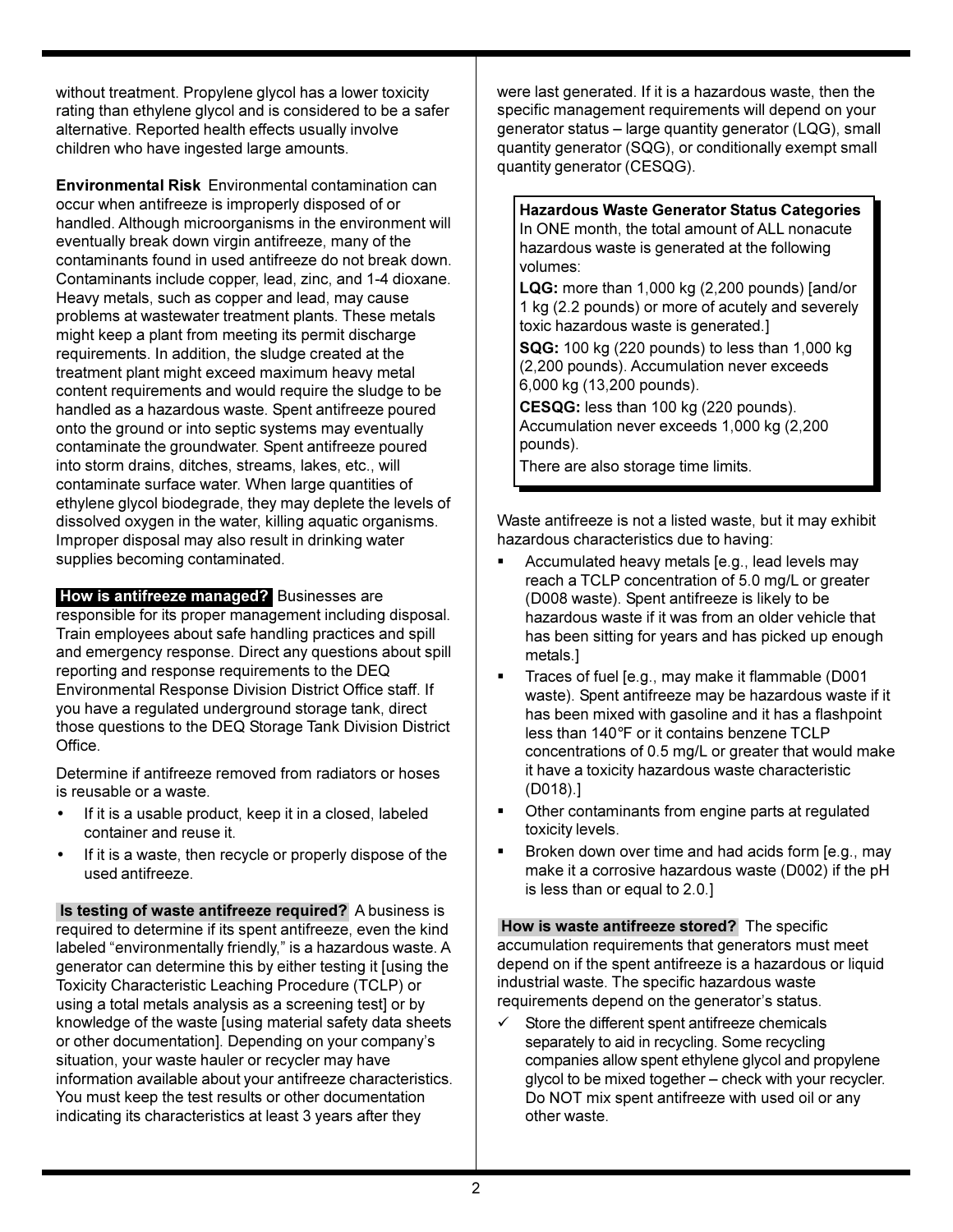- Store in a container in good condition with no leaks or defects. It must be compatible with the antifreeze stored in it. Keep the container closed at all times except when emptying or filling.
- Label the container with "Spent Antifreeze" or "Used Antifreeze" if the used antifreeze is being managed as a liquid industrial waste or if it was generated by a CESQG. The use of "spent or used antifreeze" is recommended for containers holding spent antifreeze that is hazardous waste as an aid for your employees, but it is not required. Containers holding antifreeze considered hazardous waste must meet the following labeling requirements:
	- If the container is in an accumulation area, the label has to have the words "hazardous waste" along with the hazardous waste code and the accumulation start date on it. That's the date waste was first put into the container.
	- If the container is being used as a "satellite" container," it must be labeled with the words "hazardous waste" and the waste code or the common name like "used antifreeze". A satellite container is one used to accumulate up to 55 gallons of hazardous waste, or one quart of acutely hazardous waste, at the point of generation. There is no limit on how long the satellite container can be kept at its location as long as it is used on a regular basis, the operator has control of the process generating the waste, and the satellite accumulation does not exceed the 55-gallon limit.
- Store in a well-ventilated area.
- Provide secondary containment of the storage area. This is recommended for all storage areas and in some situations may be required.
- Store it no longer than the allowable time period. There is no time limit if the spent antifreeze is a liquid industrial waste or if it was generated by a CESQG. If the spent antifreeze is a hazardous waste, then the following time limits apply:
	- SQGs may accumulate up to 180 days. If the distance to the treatment, storage, and disposal facility is over 200 miles, then it can be accumulated up to 270 days.
	- LQGs may accumulate up to 90 days.
- Inspect the containers holding hazardous waste for signs of corrosion and leaks. Tanks have other specific requirements.
	- CESQGs have no specified inspection time schedule.
	- SQGs and LQGs must inspect containers weekly. LQGs are required to keep written inspection records for at least 3 years. It is recommended other generators keep records.
	- Regular inspections are recommended for containers holding liquid industrial waste.

It is recommended you also:

- $\checkmark$  Use dedicated equipment such as drain pans, funnels, and buckets to reduce the risk of contamination from other hazardous waste.
- $\checkmark$  Do not use a container that is lined with paint, resin, or other materials that could further contaminate the used antifreeze.
- $\checkmark$  Do NOT store antifreeze in old food or beverage containers for safety reasons.

If you are a homeowner and maintain your own vehicles, check if any local businesses will accept your spent antifreeze. Or check if a household hazardous waste collection program is available in your area that accepts antifreeze. Do NOT pour it into a septic system or a storm drain or onto the ground.

 **How is antifreeze recycled?** You can recycle antifreeze at your facility or have it reclaimed by a commercial recycler. Options include:



- Purchasing or leasing recycling equipment and operating it at your site. Consider using a closed loop system that connects directly to the radiator. It filters the antifreeze and then puts it directly back into the vehicle. You could eliminate managing antifreeze as a waste with this type of system.
- Contracting with a mobile service that comes to your business and recycles the antifreeze on-site.
- Hiring a permitted and registered transporter and having them haul the spent antifreeze to a recycling facility. A waste manifest must be used with the shipment.

DEQ has a *Michigan Recycled Materials Market Directory* available that includes antifreeze recyclers. Download a copy off the Internet at www.deq.state.mi.us/ead/recycle or call 800-662-9278 for a copy. EPA has an equipment vendor list at es.epa.gov/vendors.

**Recycling may save you money by:**

- **1. Reducing the amount of virgin antifreeze you need to purchase; and**
- **2. Reducing the amount of waste material requiring disposal.**

Recycling methods include filtration, distillation, and ion exchange. The filtration method removes impurities, is relatively inexpensive, and easy to use. The EPA, however, has conducted some tests that indicate the corrosion resistant properties of filtered antifreeze are not restored through the filtration technique. Distillation and ion exchange methods result in a more thoroughly reclaimed product. Usually it is necessary to add chemicals to recycled antifreeze. Some vehicle manufacturers now allow recycled antifreeze to be used under their warranties.